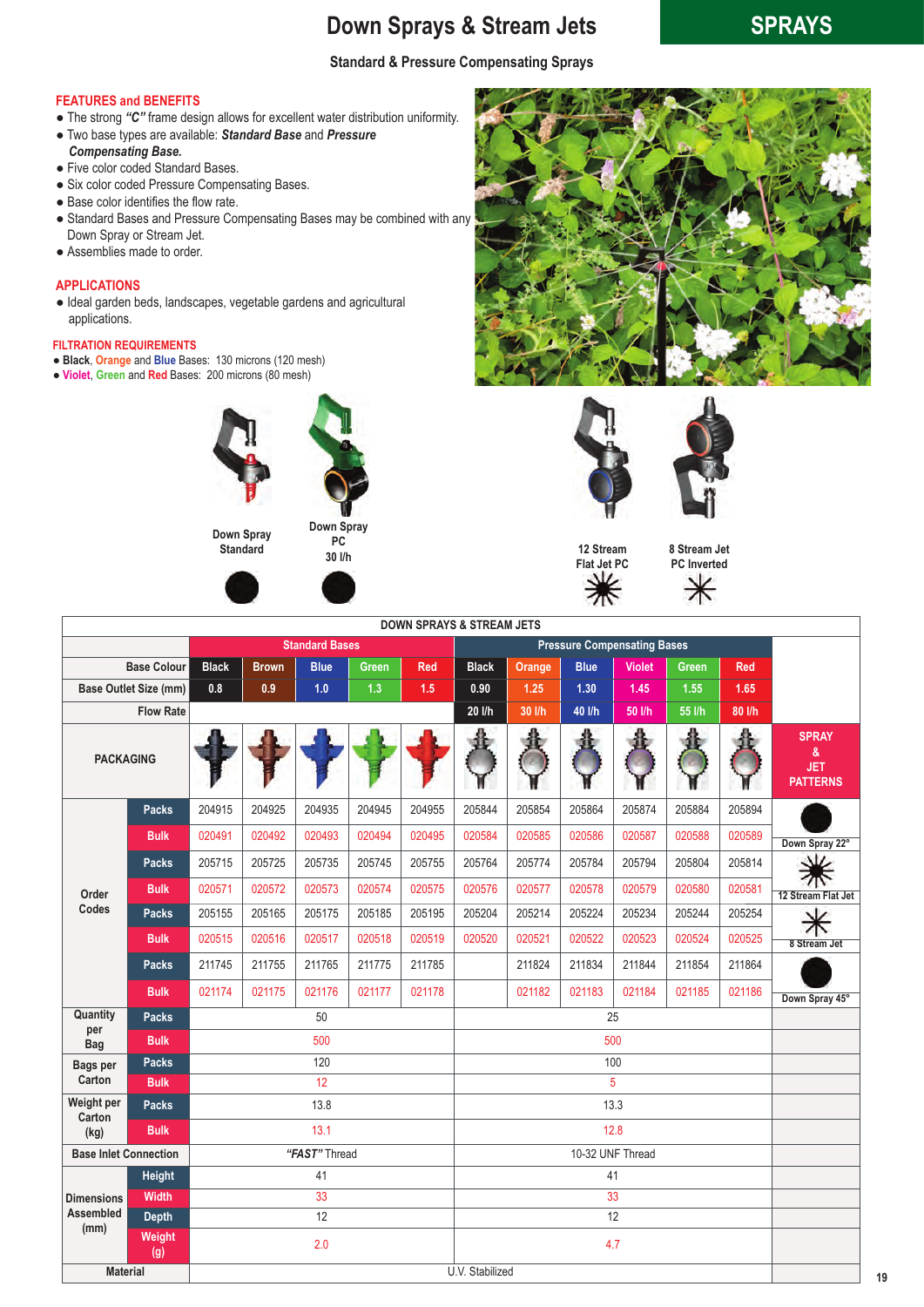## **SPRAYS Down Sprays & Stream Jets**

### **Shut-Off Adaptor Spray Assemblies**

### **FEATURES and BENEFITS**

- The strong *"C"* frame design allows for excellent water distribution uniformity.
- Five color coded Standard Bases.
- Base color identifies the flow rate.
- The Standard Bases are combined with the Down Spray 45°, the Shut-Off Tube Adaptor, Steel Spike and Flexible Tube for easy and rapid installation.
- Assemblies made to order.

### **APPLICATIONS**

● Ideal garden beds, landscapes, vegetable gardens and agricultural applications.

**FILTRATION REQUIREMENTS**

- **Black**, **Brown**, and **Blue** Bases: 130 microns (120 mesh)
- **Green** and **Red**: 200 microns (80 mesh)